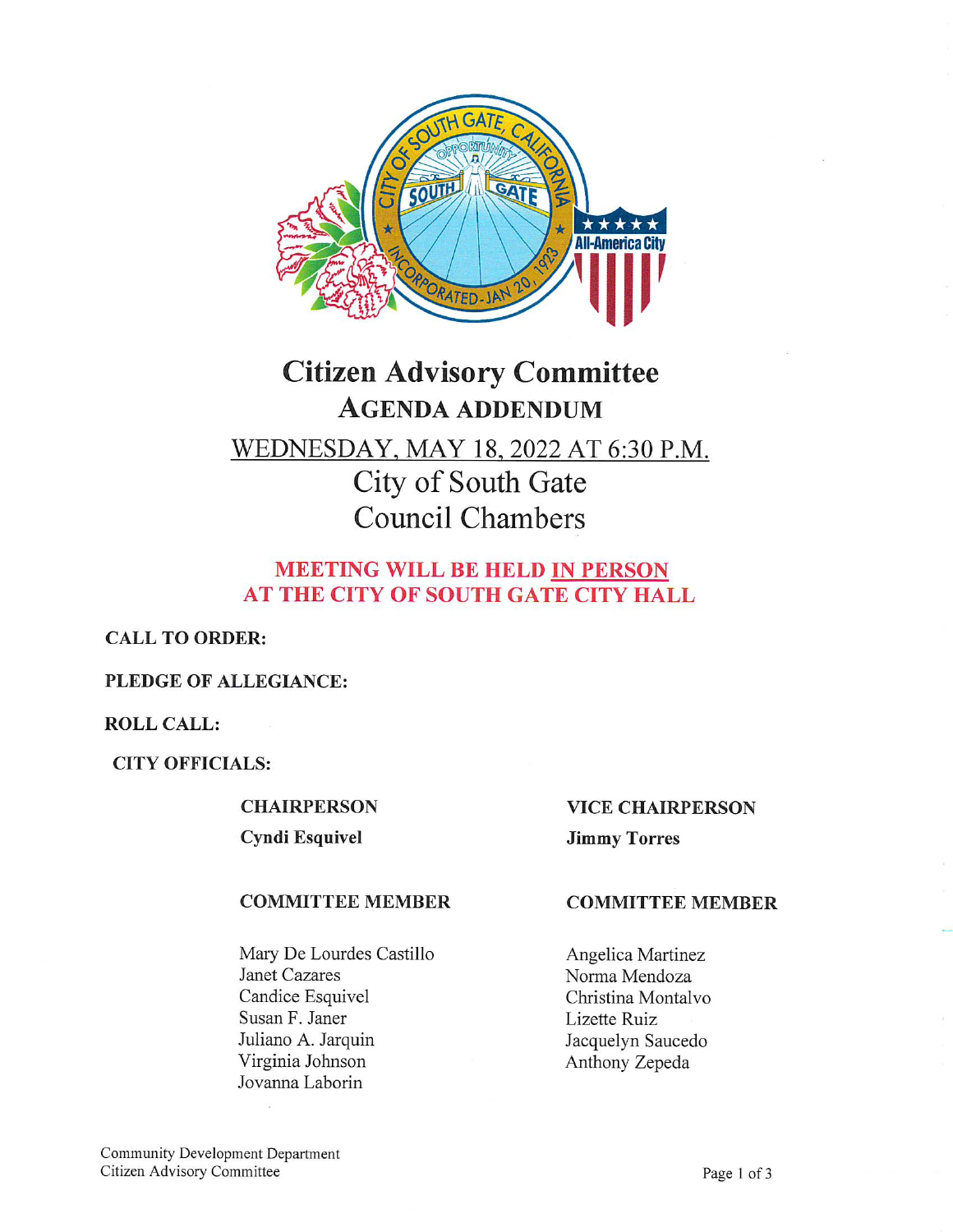# COVID-19 MEETING PROCEDURES

#### Procedure for Participation:

Please note, if you want to comment on an Agenda Item during the public comment portion of the meeting, raise your hand or press \*9 at the appropriate time which will be indicated by the Chairperson. When you are selected to speak, you will be informed that you are un-muted and at this time you are able to make your public comments.

If you wish to submit a written comments on a specific item, you may do so by emailing Jose Montano, at jmontano@sogate.org.

## Subject line should read: COMMENT FOR ITEM NO. MEETING OF May 18, 2022.

Accessibility:

Reasonable accommodations for individuals with disabilities will be handled on a case-by-case basis and in accordance with the Americans with Disabilities Act and Governor Newsom's Executive Order N-29-20. Please call the Community Development at (323) 563-9529, at least 24 hours prior to the scheduled CAC meeting.

## MEETING COMPENSATION DISCLOSURE

Pursuant to Government Code Section 54952.3: Disclosure of compensation for meeting attendance by Citizen Advisory Committee is \$25.00 per meeting.

1. MINUTES: The Citizen Advisory Committee will consider approving the minutes for the Citizen Advisory Committee meeting of March 9, 2022.

2. NEW ITEM: Recommendation for Fiscal Year 2022-2023 Community Development Block Grant (CDBG) Funding.

3. PUBLIC COMMENTS: At this time, members of the public and staff may address the Citizen Advisory Committee regarding any items within the subject matter jurisdiction of the Citizen Advisory Committee. No action may be taken on items not listed on the agenda unless authorized by law.

# 4. CITY STAFF COMMENTS

# 5. CITIZEN ADVISORY COMMITTEE COMMENTS

## 6. ADJOURNMENT

In compliance with the American with Disabilities Act, if you need special assistance to participate in the Planning Commission Meetings, please contact Community Development Department.

Notification 48 hours prior to the City Council Meeting will enable the City to make reasonable arrangements to assure accessibility. Any final action of the Planning Commission, on this agenda, is appealable to the City Council upon filling the request with the City Clerk prior to 5:00pm on Tuesday, May 17, 2022.

Community Development Department Citizen Advisory Committee Page 2 of 3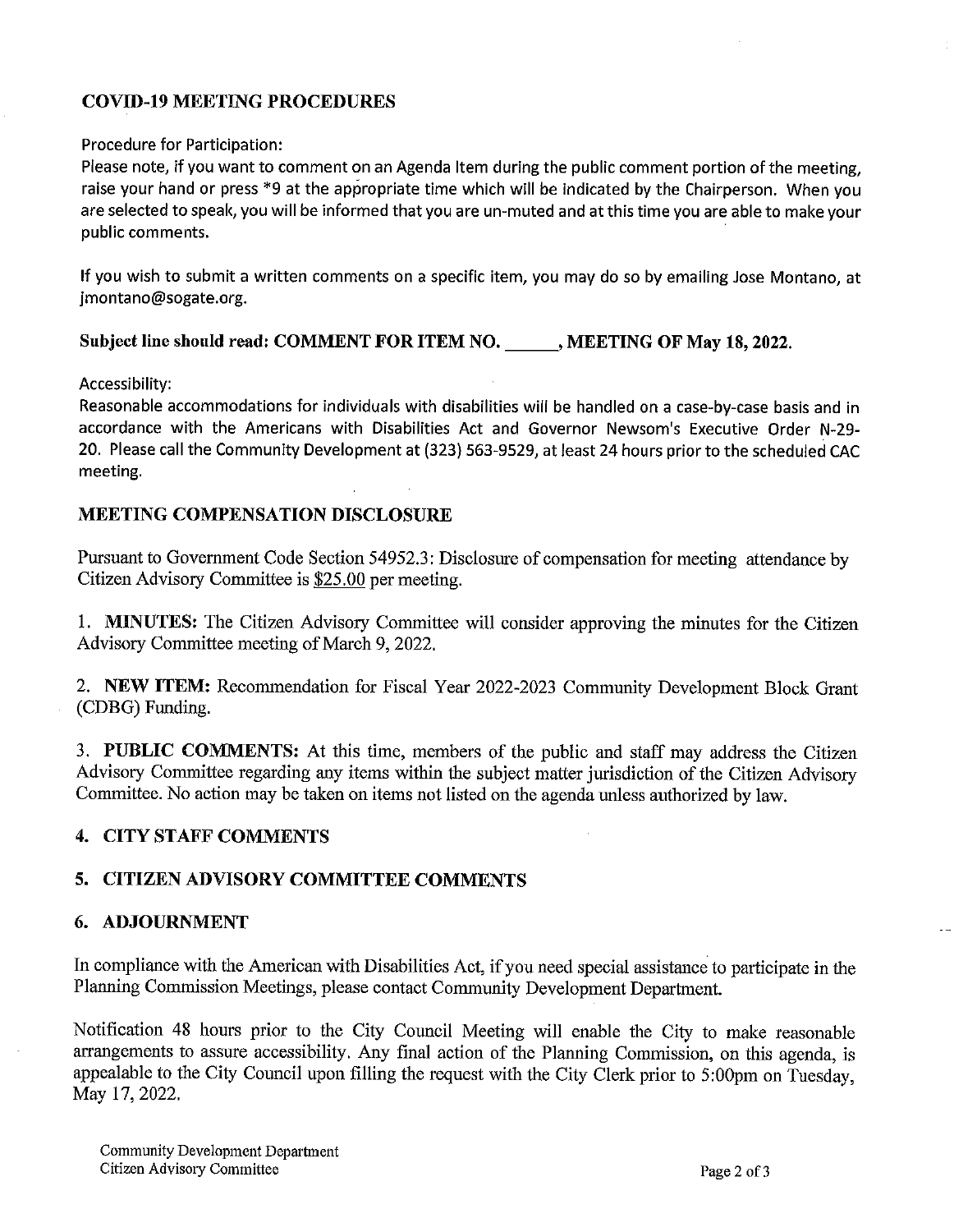Materials related to an item on this Agenda submitted to the Planning Commission after distribution of the agenda packet are available for public inspection in the City Clerk's Office, 8650 California Avenue, South Gate, California 90280 (323) 563-9510 \* fax (323) 563-5411 \* www.cityofsouthga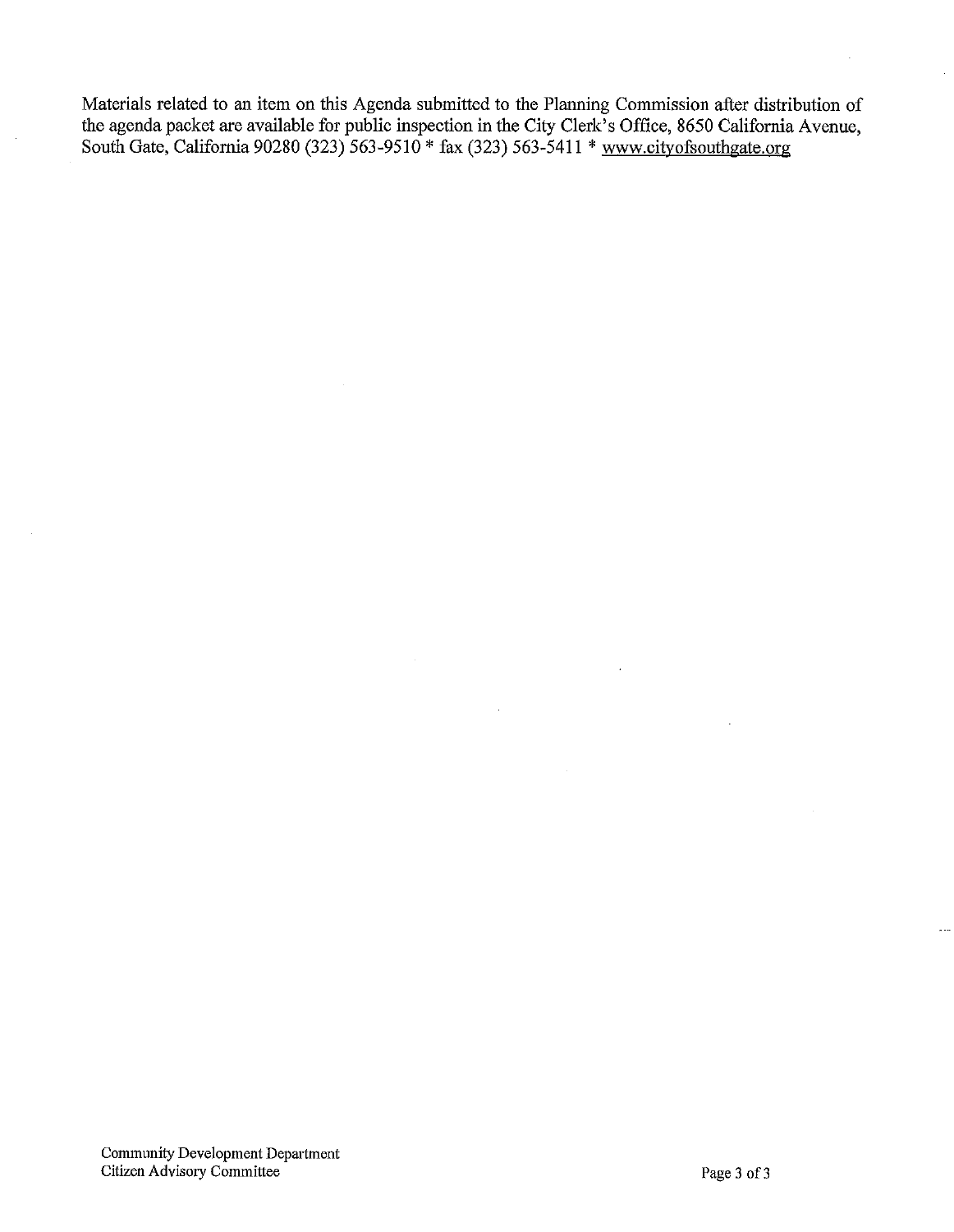# MINUTES OF THE REGULAR MEETING OF THE CITIZEN ADVISORY COMMITTEE WEDNESDAY, MARCH 9, 2022

## 1. CALL TO ORDER

The Citizen Advisory Committee of the City of South Gate met via teleconference on the above date at 6:40 PM

Chairperson Cyndi Esquivel presiding.

## 2. PLEDGE OF ALLEGIANCE - Committee Member Mary Castillo

## 3. ROLL CALL

Commissioners Present: Chairperson Cyndi Esquivel, Castillo, Esquivel, Janer, Johnson, Laborin, Martinez, Montalvo, Ruiz, and Zepeda Commissioners Absent: Vice Chairperson Jimmy Torres, Cazares, Jarquin, Mendoza, and Saucedo Staff Present: Meredith T. Elguira, Community Development Director

## 4. REPORT ON POSTING AND MEETING COMPENSATION DISCLOSURE

#### 5. MINUTES

MOTION: Committee Member Johnson moved to approve the minutes and Committee Member Laborin seconded the motion. Motion carried unanimously, with the following roll call vote:

AYES: NOES: ABSTAIN: Chairperson Esquivel, Castillo, Esquivel, Janer, Johnson, Laborin, Martinez, Montalvo, Ruiz, and Zepeda None None

## 6. REAFFIRMATION OF VOTES FOR THE PUBLIC SERVICE REQUEST

#### 7. South Gate Police Department Graffiti Abatement requested S140, 000.

| AYES:    | Chalrperson Esquivel, Castillo, Esquivel, Janer, Johnson, Laborin, Martinez, Montalvo, |
|----------|----------------------------------------------------------------------------------------|
|          | Ruiz, and Zepeda                                                                       |
| NOES:    | None                                                                                   |
| ABSTAIN: | None                                                                                   |
|          |                                                                                        |

## 8. City of South Gate's Police Department Family Violence Prevention and Education requested \$10,000.

AYES: NOES: ABSTAIN: Chairperson Esquivel, Committee Members Castillo, Esquivel, Janer, Johnson, Laborin, Martinez, Montalvo, Ruiz, and Zepeda None None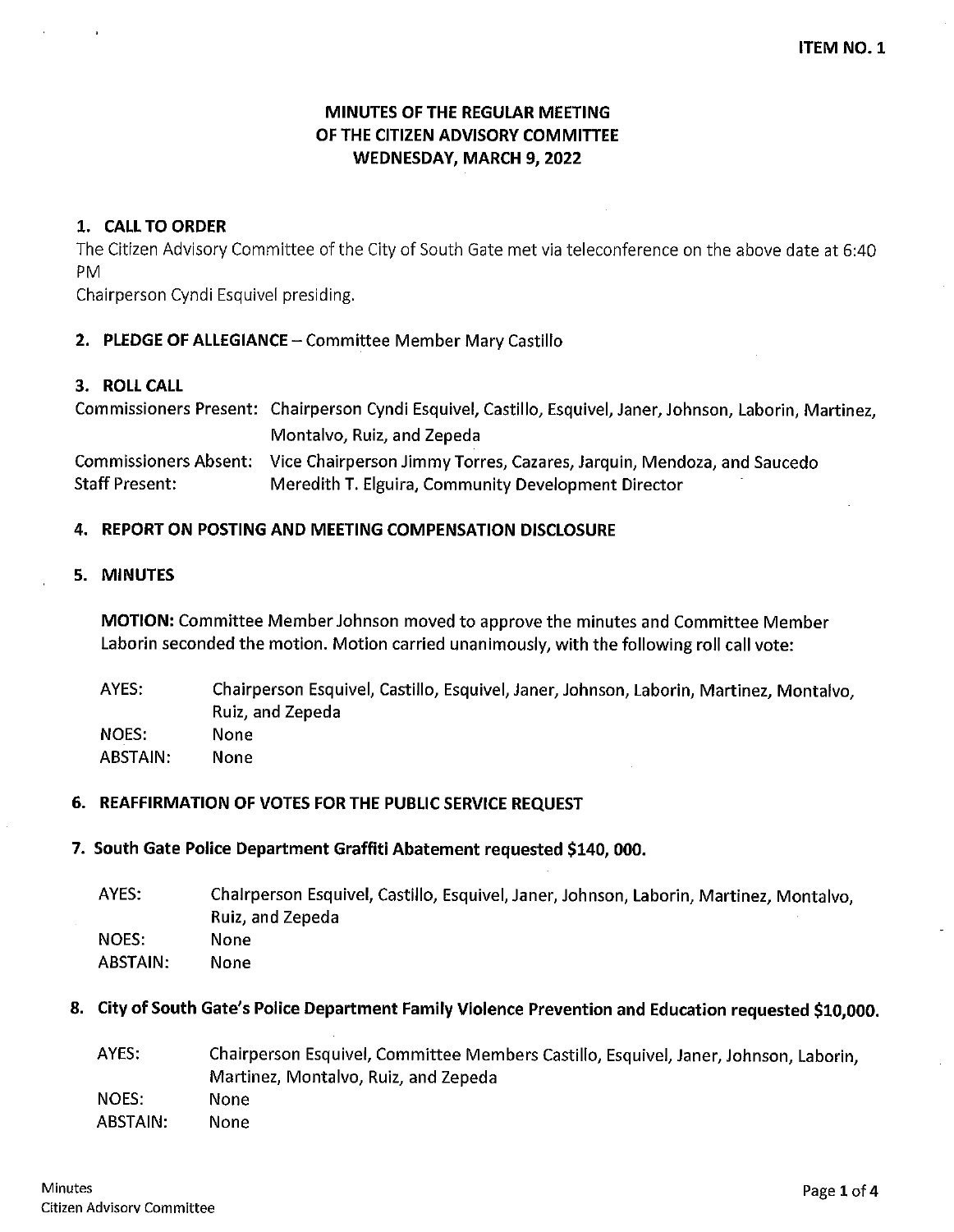#### 9. City of South Gate Police Department Police Explorers requested \$7,000.

AYES: NOES: ABSTAIN: Chairperson Esquivel, Committee Members Castillo, Esquivel, Janer, Johnson, Laborin, Martinez, Montalvo, Ruiz, and Zepeda None None

#### 10. COMPATIOR INC. requested S43,000

AYES: NOES: ABSTAIN: Chairperson Esquivel, Committee Members Castillo, Esquivel, Martinez, Ruiz, and Zepeda Johnson Janer, Laborin, and Montalvo

#### 11. Los Angeles Centers for Alcohol and Drug Abuse's requested SI0,000.

Motion: Chairperson Esquivel requested the initial motion be withdrawn from the record. Motion carried unanimously, with the following vote:

| AYES:    | Chairperson Esquivel, Committee Members Castillo, Esquivel, Martinez, Johnson, and |
|----------|------------------------------------------------------------------------------------|
|          | Laborin                                                                            |
| NOES.    | Montalvo Ruiz, and Zepeda                                                          |
| ABSTAIN: | Janer                                                                              |

Motion: Committee Member Johnson moved to approve HELPLINE Youth Council request of \$10,000 and Martinez seconded the motion. Motion carried unanimously, with the following vote:

AYES: NOES: ABSTAIN: Committee Members Castillo, Esquivel, Janer, Johnson, Martinez, Montalvo, and Zepeda Chairperson Esquivel, Committee Member Laborin and Ruiz None

#### 12. The South Gate Museum renovation requested \$150,000

| AYES:    | Chairperson Esquivel, Committee Members Castillo, Esquivel, Johnson, Laborin, |
|----------|-------------------------------------------------------------------------------|
|          | Martinez, Montalvo, Ruiz, and Zepeda                                          |
| NOES:    | None                                                                          |
| ABSTAIN: | Janer                                                                         |
|          |                                                                               |

#### 13: The City of South Gate, Parks and Recreation South Gate Park fence project requested \$500,000

| AYES:    | Chairperson Esquivel, Committee Members Castillo, Esquivel, Janer, Johnson, Laborin, |
|----------|--------------------------------------------------------------------------------------|
|          | Martinez, Montalvo, and Ruiz                                                         |
| NOES:    | None                                                                                 |
| ABSTAIN: | None                                                                                 |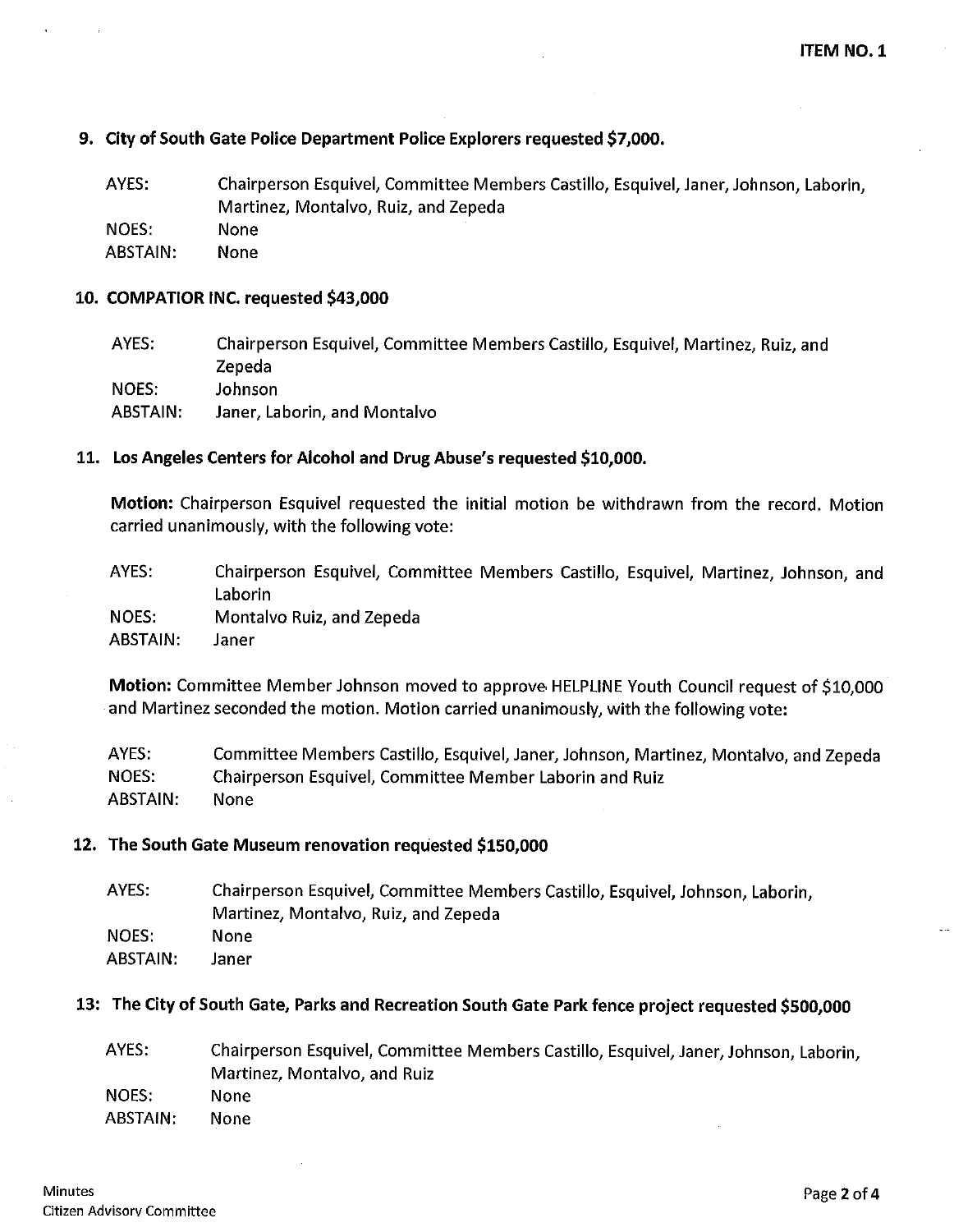ITEM NO. I

#### 14: The City of South Gate, Parks and Recreation South Gate Park Veterans fountain requested 6500,000

| AYES:    | Chairperson Esquivel, Committee Members Castillo, Esquivel, Janer, Johnson, Laborin, |
|----------|--------------------------------------------------------------------------------------|
|          | Martinez, Montalvo, Ruiz, and Zepeda                                                 |
| NOES:    | None                                                                                 |
| ABSTAIN: | None.                                                                                |

15: The City of South Gate, Community Development Department, requested \$750,000 for city wide revitalization.

| AYES:    | Chairperson Esquivel, Committee Members Castillo, Esquivel, Janer, Johnson, Laborin, |
|----------|--------------------------------------------------------------------------------------|
|          | Martinez, Montalvo, Ruiz, and Zepeda                                                 |
| NOES:    | None                                                                                 |
| ABSTAIN: | <b>None</b>                                                                          |

16: The City of South Gate, Public Works Department, requested S485,633 for street improvements.

AYES: NOES: **ABSTAIN:** Chairperson Esquivel, Committee Members Castillo, Esquivel, Janer, Johnson, Laborin, Martinez, Montalvo, Ruiz, and Zepeda None None

Motion: Chairperson Esquivel moved to ratify the 10 items that were discussed in tonight's meeting and Committee Member Castillo seconded the motion. Motion carried unanimously, with the following vote:

AYES: NOES: ABSTAIN: Chairperson Esquivel, Committee Members Castillo, Esquivel, Janer, Johnson, Laborin, Martinez, Montalvo, Ruiz, and Zepeda None None

#### 17. AUDIENCE COMMENTS

None

#### 18. CITY STAFF COMMENTS

Meredith Elguira informed the Committee that there might be a change in the Committee size

#### 19. PIANNING COMMISSION COMMENTS

Committee Member Johnson informed that Saucedo has not been attending the Citizen Advisory Committee. Committee Members expressed their concerns regarding attendance. Chairperson Esquivel informed the Committee that Committee Member Lizette Ruiz was recently appointed to the Board of Environmental Safety for the State of California by Anthony Rendon.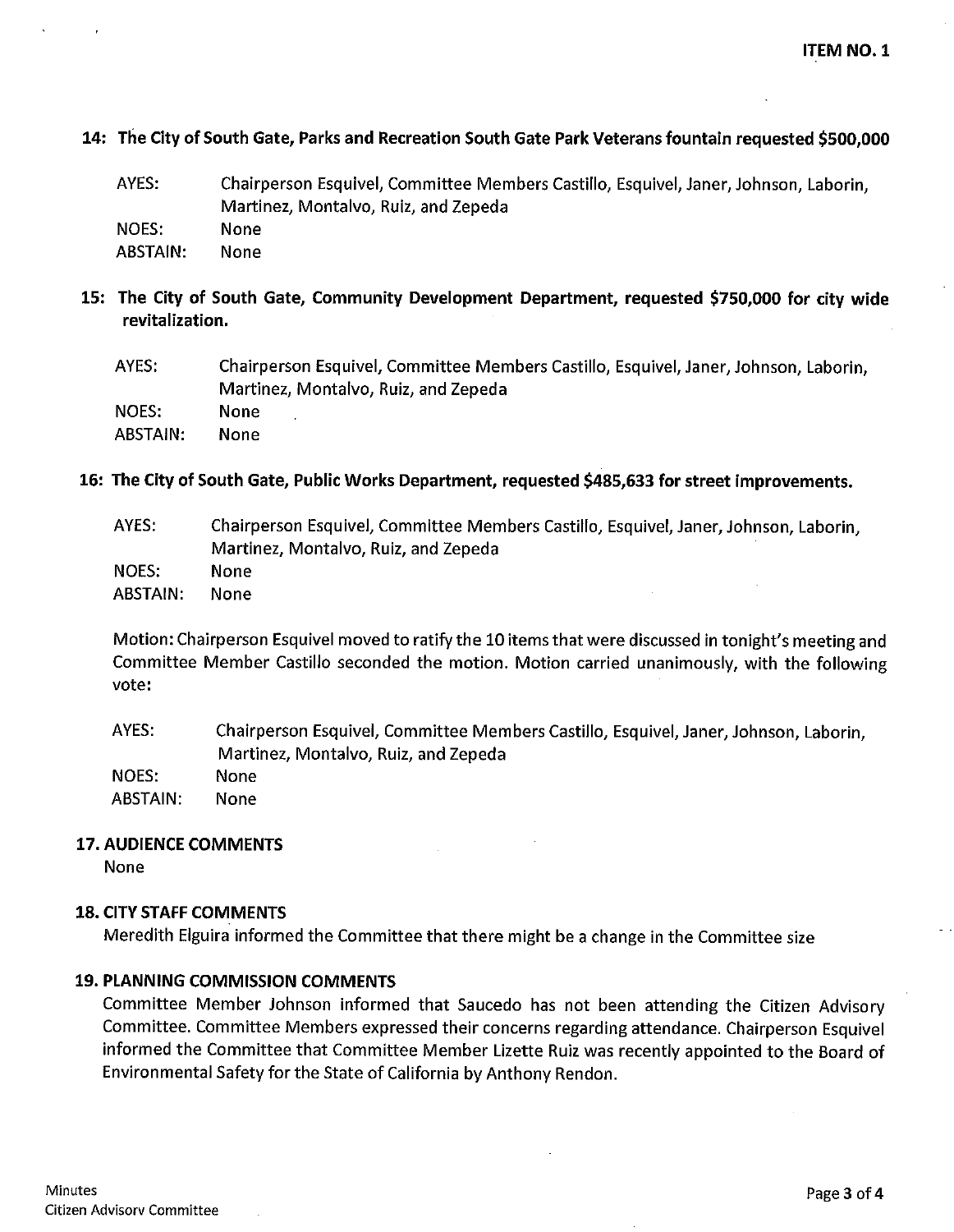## 20. ADJOURNMENT

The meeting was adjourned at 7:42 PM.

RESPECTFULLY,

Meredith T. Elguira, Community Development Director

APPROVED:

Cyndi Esquivel, Chairperson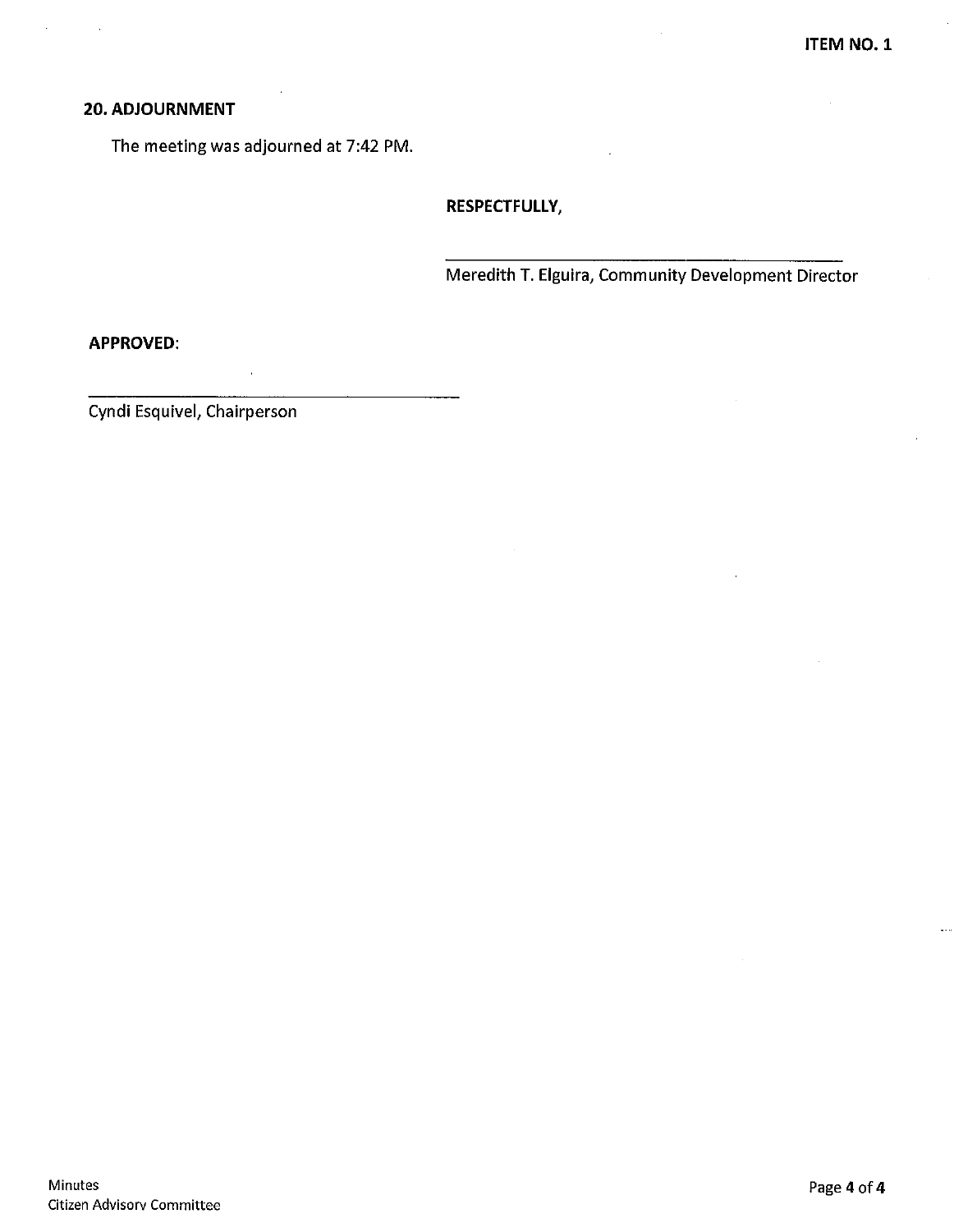

# SUBJECT: CITIZENS ADVISORY COMMITTEE RECOMMENDATIONS FOR FISCAL YEAR 2022-2023 COMMUNITY DEVELOPMENT BLOCK GRANT (CDBG) FUNDING

PURPOSE: The purpose of this item is for the Citizen Advisory Committee (CAC) to make recommendations for the estimated \$2.9 Million in Community Development Block Grant (CDBG), \$3.2 Million in HOME funds, and \$ 84,018.68in CDBG-CV funds that the City will be eligible to program for FY 2022-23.

RECOMMENDED ACTIONS: It is recommended that the Citizen Advisory Committee provide funding recommendations for the FY 2022-2023 Annual Action Plan.

ANALYSIS: During the month of October, emails were sent to non-profit organizations and city departments and a legal notice of funding availability was published on October 14, 2021, to inform prospective applicants of the availability of CDBG funds for fiscal year 2022-23. Applications were made available online and via email. Additionally, the City hosted a workshop on October 27, 2021, where the application process was explained in detail and questions were answered. Completed application were accepted in the City Clerk's office up until the deadline of November 18, 2021. Several CAC meetings took place to consider programs and make a recommendation to the City Council.

In accordance with HUD regulations, a notice was published in the local paper announcing the public comment period for the FY 2022/2023 Annual Action Plan from March 28 through April 26, 2022. On or around April 4, 2022, HUD announced a delay in issuing the annual allocations and extended the Annual Action Plan due date to August 15, 2022.

During the weeks that followed staff discussed additional opportunities to fund the public services programs. The City of South Gate received American Rescue Plan Act of 2021 (ARPA) funds. These funds are available for use through June 2023 and are being used to fund some of the public services programs. The City Council has directed staff to use ARPA funds to replace CDBG funding to alleviate the burden on subrecipients in providing voluminous documentation required by HUD. This would eliminate hundreds of hours spent by staff going back and forth with subrecipients reviewing documents for completeness and compliance with HUD regulations. The time saved by all parties involved could be used to provide better and more focused service to program participants. Given that the CDBG Public Services funding requests exceeded the anticipated 15% allocation cap, and the City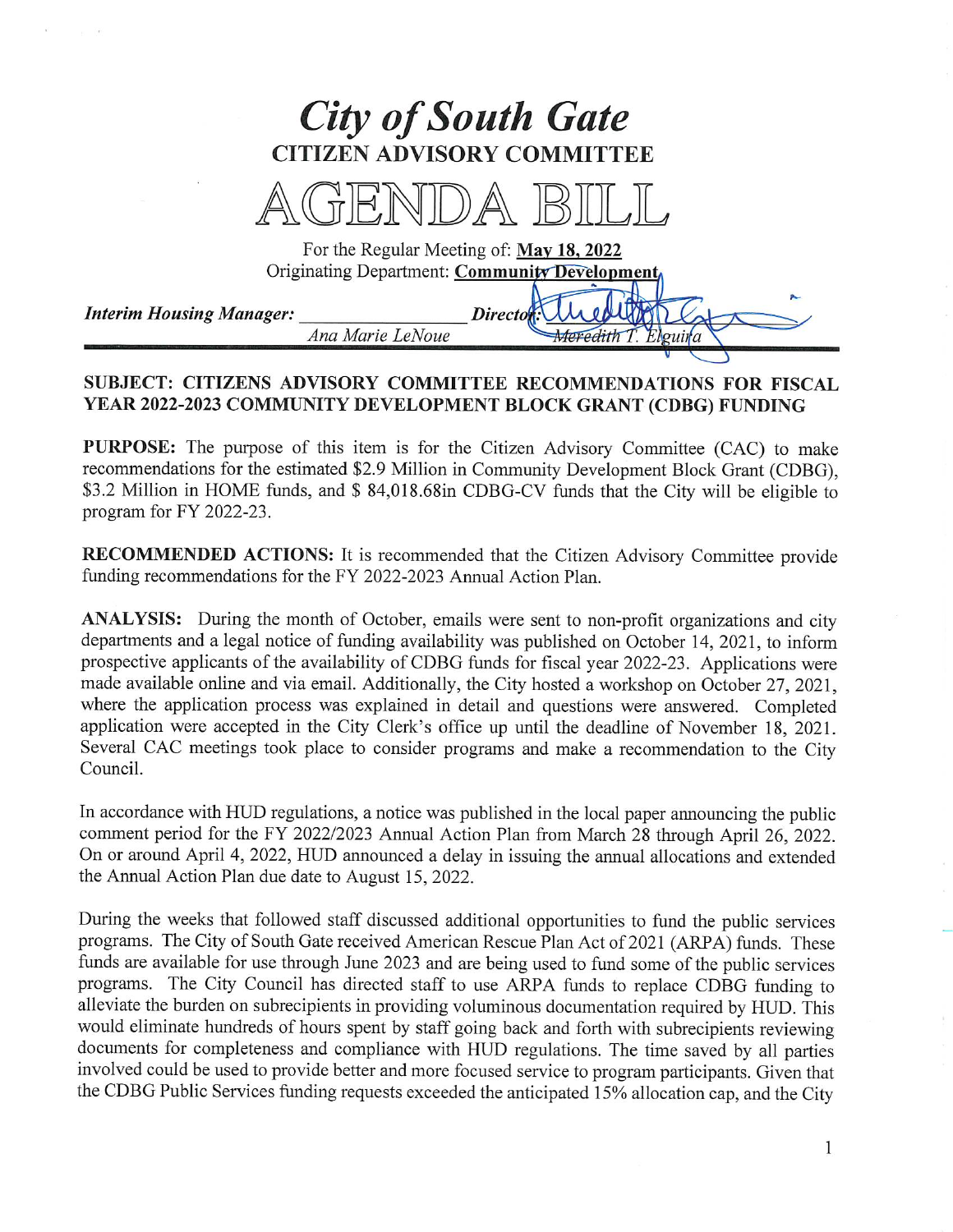is in a position whereby CDBG funds must be spent expeditiously to comply with HUD's deadlines. Staff recommends the following:

## CDBG

| <b>Anticipated CDBG FY 22/23 Allocation</b> | \$1,400,000.00   |
|---------------------------------------------|------------------|
| <b>Carryover from FY 20/21</b>              | 666,116.73<br>\$ |
| <b>Carryover from FY 21/22</b>              | 879,111.66       |
| <b>TOTAL CDBG</b>                           | \$2,945,228.39   |
| <b>CDBG</b> Administration (20%)            | 280,000.00       |
| <b>CDBG Public Service Projects (15%)</b>   | \$210,000.00     |
| <b>CDBG Non-Public Service Projects</b>     | \$2,455,228.39   |
| <b>CDBG-CV</b>                              |                  |
| Carryover                                   | 144,629.15       |

Initially the City received seven public service project applications as noted below. An eighth application was submitted after the deadline to which staff recommend funding with CDBG-CV. Fiuthermore, staff are recommending that ARPA funds be used for the Free Mental Health program and Rental & Utility Assistance program.

|    | Program Name             | Organization                         | Amount    | Recommended | Recommended  |
|----|--------------------------|--------------------------------------|-----------|-------------|--------------|
|    |                          |                                      | Requested | Funding     | Funding      |
|    |                          |                                      |           | Source      |              |
| 1. | Southeast College        | California Latino                    | \$25,000  | CDBG-CV     | \$40,000     |
|    | Internship Program       | Leadership Institute                 |           |             |              |
| 2. | Graffiti Abatement       | City of South Gate -<br>Public Works | \$140,000 | <b>CDBG</b> | \$140,000    |
| 3. | Family Violence          | City of South Gate $-$               | \$10,000  | CDBG-CV     | \$45,000     |
|    | Prevention and           | Police Department                    |           |             |              |
|    | <b>Education Program</b> |                                      |           |             |              |
| 4. | Police Explorers         | City of South Gate -                 | \$7,000   | CDBG-CV     | \$7,000      |
|    |                          | Police Department                    |           |             |              |
| 5. | Restoring Hope -         | Compatior, Inc.                      | \$54,984  | <b>ARPA</b> | <b>TBD</b>   |
|    | Mental Health            |                                      |           |             | $>$ \$54,984 |
|    | Services                 |                                      |           |             |              |
| 6. | Homeless                 | Helpline Youth                       | \$40,000  | <b>ARPA</b> | <b>TBD</b>   |
|    | Prevention - Rental      | Counseling, Inc.                     |           |             | $>$ \$40,000 |
|    | Assistance               |                                      |           |             |              |
| 7. | L.A. CADA South          | Los Angeles Centers                  | \$10,000  | CDBG-CV     | \$20,000     |
|    | Gate Facility $-$        | for Alcohol and                      |           |             |              |
|    | Rehabilitation           | Drug Abuse                           |           |             |              |
|    |                          | (LACADA)                             |           |             |              |
| 8. | Home Modification        | Southern California                  | \$30,000  | CDBG-CV     | \$32,629     |
|    | Program                  | Rehabilitation                       |           |             |              |
|    |                          | Services                             |           |             |              |

 $\sim$ 

#### FUNDING REQUEST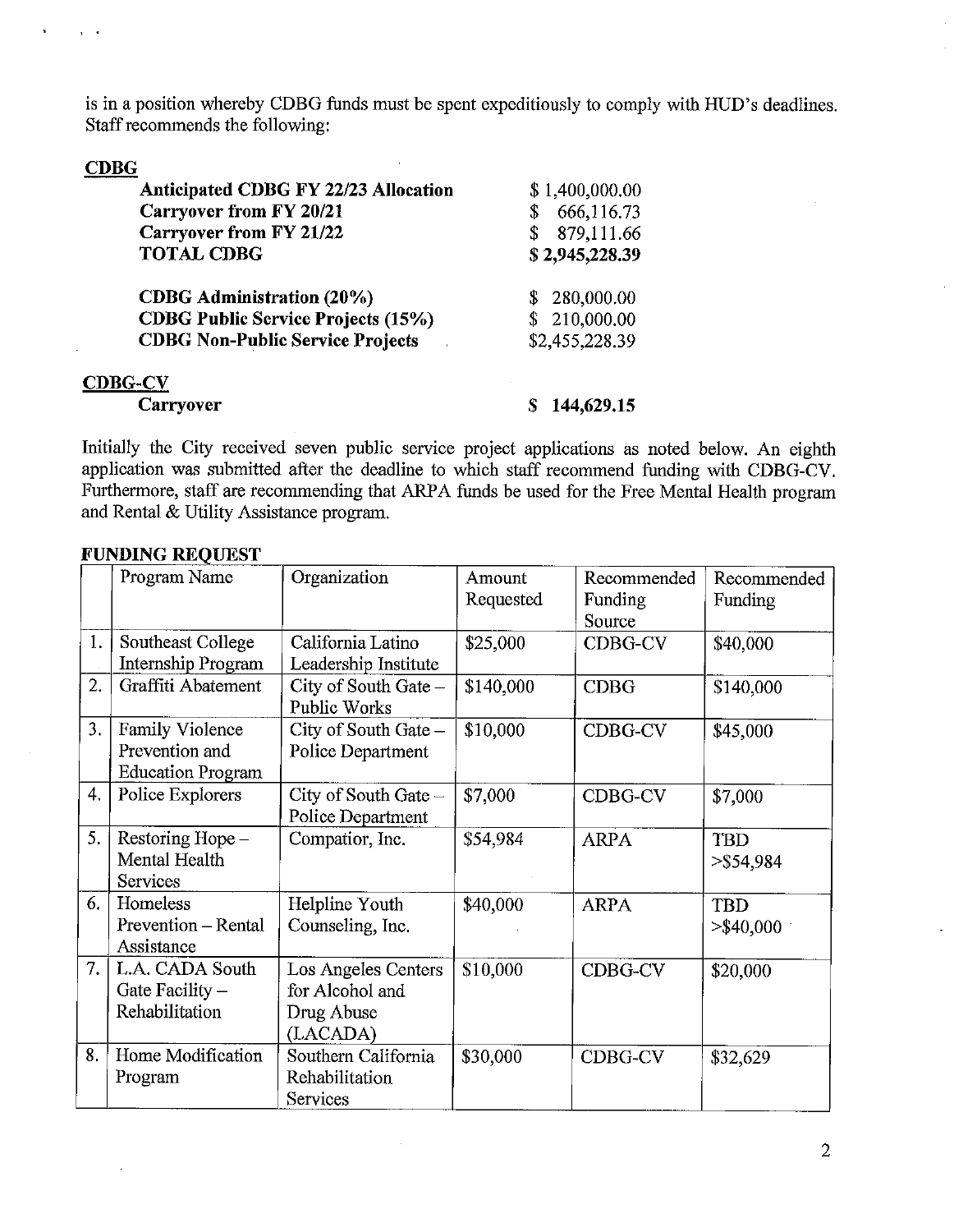| <b>NICES</b><br><b>PUBLIC SERVI</b><br><b>TOT.</b><br>TAL | ------<br>984.<br>Ξв.<br>o. | _________ |
|-----------------------------------------------------------|-----------------------------|-----------|
| CTC<br>RE <sub>1</sub>                                    | _____                       |           |

The City received three (3) non-public service project requests from the Parks and Recreation Department. Two of the three are not being recommended for CDBG funding at this time. The following line items and programs are being proposed for CDBG funding:

|     | <b>CDBG Project Name</b>            | Organization                 | <b>Allocation</b> |
|-----|-------------------------------------|------------------------------|-------------------|
| 1.  | <b>CDBG</b> Administration          | <b>Community Development</b> | \$256,000         |
| 2.  | <b>Fair Housing Administration</b>  | <b>Community Development</b> | \$24,000          |
| 3.  | <b>HOME Program Delivery</b>        | <b>Community Development</b> | \$150,000         |
| 4.  | Graffiti Abatement                  | Public Works                 | \$140,000         |
| 4.  | South Gate Museum Renovation        | Parks and Recreation         | \$0               |
| 5.  | South Gate Park Fence Project       | Parks and Recreation         | \$575,000         |
| 6.  | South Gate Park Veterans Fountain   | Parks and Recreation         | \$0               |
| 7.  | Code Enforcement                    | <b>Community Development</b> | \$450,228         |
| 8.  | Commercial Façade                   | <b>Community Development</b> | \$100,000         |
| 9.  | <b>Community Development</b>        | <b>Community Development</b> | \$650,000         |
|     | Revitalization – Business Sign $\&$ |                              |                   |
|     | Marketing Program                   |                              |                   |
| 10. | <b>Street Improvement Project</b>   | Public Works                 | \$600,000.39      |
|     | <b>TOTAL CDBG FUNDING</b>           |                              | \$2,945,228.39    |

CDBG-CV funds may be utilized through June 2023. The balance of unused funds are being recommended as follows and will require a substantial amendment process that will coincide with the Annual Action Plan being proposed.

## **CDBG-CV FUNDS**

**CDBC FUNDS** 

|                | <b>CDBG-CV Project Name</b>          | Organization                   | <b>Allocation</b> |
|----------------|--------------------------------------|--------------------------------|-------------------|
| 1.             | Southeast College Internship Program | California Latino              | \$40,000          |
|                |                                      | Leadership Institute           |                   |
| 2.             | Family Violence Prevention and       | City of South Gate - Police    | \$45,000          |
|                | <b>Education Program</b>             | Department                     |                   |
| 3.             | Police Explorers                     | City of South Gate - Police    | \$7,000           |
|                |                                      | Department                     |                   |
| $\overline{4}$ | LA CADA South Gate Facility          | Los Angeles Centers for        | \$20,000          |
|                | Rehabilitation                       | Alcohol & Drug Abuse           |                   |
| 5.             | Home Modification Program            | Southern California            | \$32,629.15       |
|                |                                      | <b>Rehabilitation Services</b> |                   |
|                | <b>TOTAL CDBG-CV FUNDING</b>         |                                | \$144,629.15      |

BACKGROUND: The City of South Gate (City), as an entitlement city, receives Community Development Block Grant (CDBG) and HOME Investment Partnership (HOME) Program funds on an annual basis from the U.S. Department of Housing and Urban Development (HUD) to carry out a wide range of community development activities to benefit low-income residents. On an annual basis the City receives an estimated \$1.4 million in CDBG.